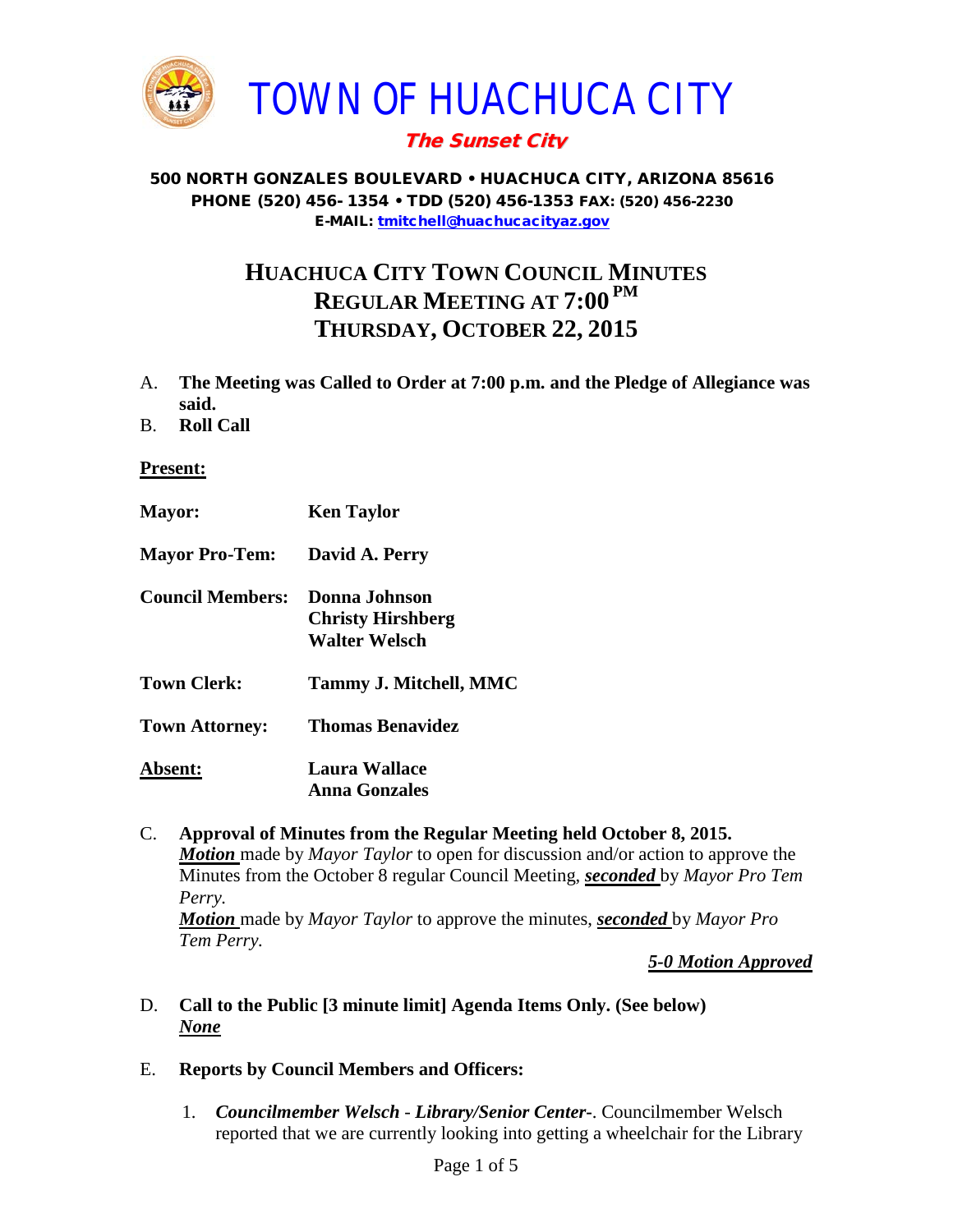for those who can't get around. We are hoping to have it donated from a local charity and the Friends of the Library. The Library is also working on getting in place (Read with a Cop). Officer Thies will read to all children who attend. Councilmember Welsch said this year's Polar Express will be held on Friday, December  $11<sup>th</sup>$ at 6:30 p.m. everyone is welcome to attend.

- 2. *Councilmember Gonzales***–** *Planning and Zoning-* . Councilmember Gonzales was absent and Dr. Johnson gave the P&Z report. Dr. Johnson said P&Z is steadily working on a few different projects.
- 3. *Councilmember Wallace* **–** *Parks and Recreation***-**.Councilmember Wallace was absent.
- 4. *Councilmember Johnson – Public Safety-*Councilmember Johnson read the Police and Fire reports. Assistant Chief Police Thies also gave a report on getting a shed donated by Mr. Shed for the animal shelter. This shed will be a meet and greet room in hopes to adopt out more animals.
- 5. *Mayor Pro Tem Perry Public Works-* Mayor Pro Tem Perry reported that there was a citizen complaint and ADEQ came, inspected the Landfill, we are fine and passed the inspection. ADEQ is quite pleased with us at this time.
- 6. *Councilmember Hirshberg***–** *Finance-*.Councilmember Hirshberg reported that the Auditors are here for a couple of weeks. The payment approval report looks fine with nothing standing out of the ordinary.
- 7. *Mayor Taylor-*Mayo*r* Taylor said
- 8. *Tammy Mitchell – Town Clerk's Report-*Clerk Mitchell reported she and staff are working diligently with the auditors.
- F. **Unfinished Business: None**
- G. **New Business**
	- 1. **Discussion and/or Action [Mayor Taylor]: To Set Holiday Schedule for November and December Council Meetings.**

*Motion* made by *Mayor Taylor* to open for discussion and/or action, *seconded* by *Mayor Pro Tem Perry.*

*Motion* made by *Councilmember Welsch* to suspend the one day rule for the December meeting, *seconded* by *Mayor Taylor.*

## *5-0 Motion Approved*

*Motion* made by *Mayor Taylor* to set the 2<sup>nd</sup> meetings of November and December to November 25 and December 23, *seconded* by *Mayor Pro Tem Perry.*

## *5-0 Motion Approved*

2. **Discussion and/or Action [Mayor Taylor]:** *Town Clerk Tammy Mitchell read by Title Only,* **First Reading of Ordinance 2015-08, AN ORDINANCE OF THE MAYOR AND TOWN COUNCIL OF THE TOWN OF HUACHUCA CITY, COCHISE COUNTY, ARIZONA, AMENDING THE TOWN CODE CHAPTER 18.105 "OFF-STREET PARKING AND LOADING REGULATIONS" SECTION 18.105.070 "PARKING LOT PLACEMENT REGULATIONS" CONCERNING PARKING LOT SURFACING AND OTHER PARKING LOT REQUIREMENTS.**  *Motion* made by *Mayor Taylor* to open discussion and/or action, *seconded* by *Mayor Pro Tem Perry.*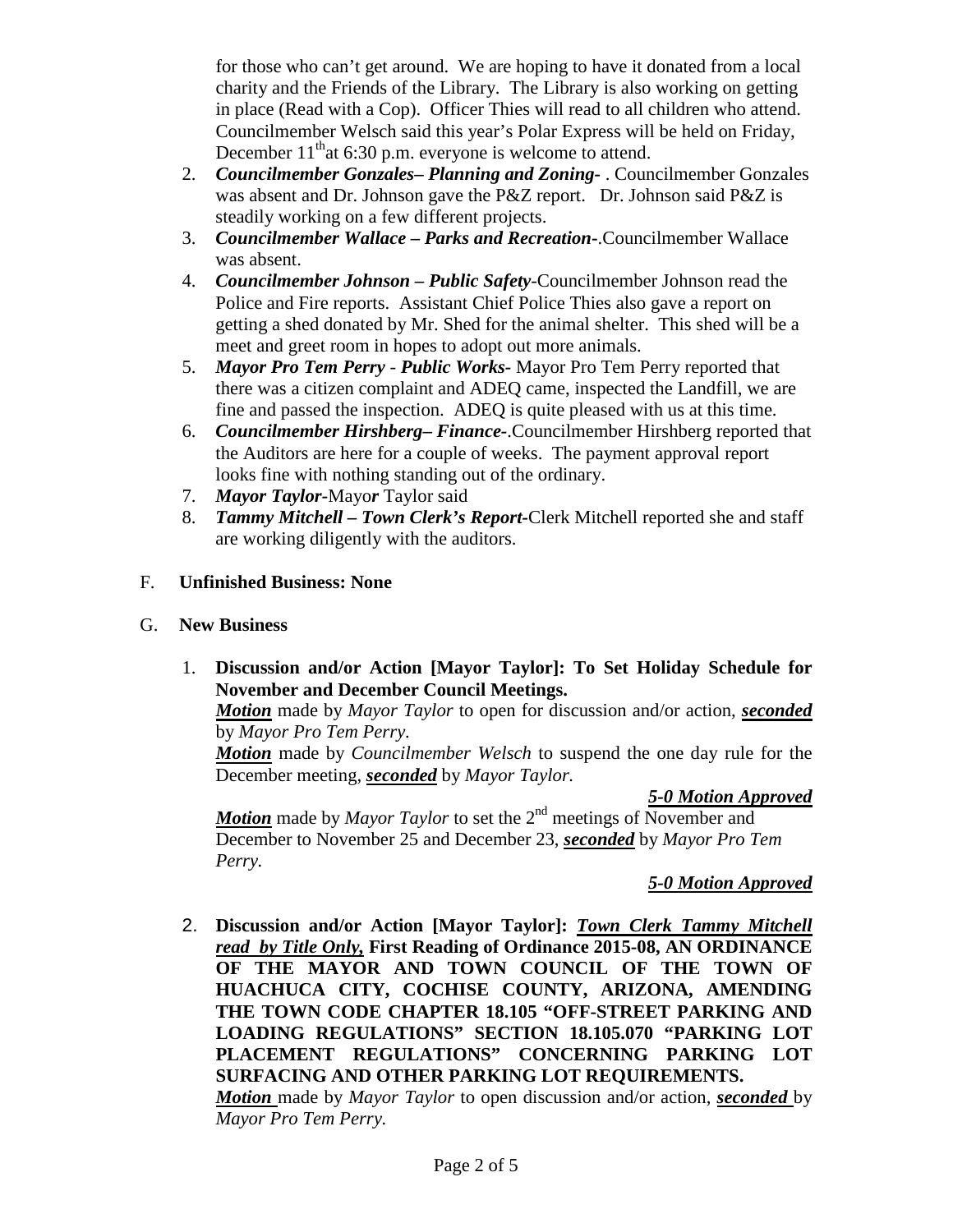3. **Discussion and/or Action [Mayor Taylor]:** *Town Clerk Tammy Mitchell read by Title Only,* **Second Reading of Ordinance 2015-06, AN ORDINANCE OF THE MAYOR AND TOWN COUNCIL OF THE TOWN OF HUACHUCA CITY, COCHISE COUNTY, ARIZONA, AMENDING THE TOWN CODE CHAPTER 1.05 "GENERAL PROVISIONS" SECTION 1.05.100 "TOWN FLAG" TO ADOPT A NEW OFFICIAL EMBLEM FOR THE TOWN.**

*Motion* made by *Mayor Taylor* to open for discussion and/or action, *seconded* by *Mayor Pro Tem Perry.*

*Motion* made by *Mayor Taylor* to adopt Ordinance 2015-06, *seconded* by *Mayor Pro Tem Perry.*

*5-0 Motion Approved*

4. **Discussion and/or Action [Town Attorney]:** *Town Clerk Tammy Mitchell read by Title Only,* **Second Reading of Ordinance 2015-07, AN ORDINANCE OF THE MAYOR AND TOWN COUNCIL OF THE TOWN OF HUACHUCA CITY, COCHISE COUNTY, ARIZONA, AMENDING THE TOWN CODE CHAPTER 2.40 "MAGISTRATE" SECTION 2.40.070 "RATE OF PAY – COURT APPOINTED ATTORNEYS" TO SET A MAXIMUM AMOUNT OF FEES FOR COURT APPOINTED ATTORNEYS AND ADDING NEW SECTION 2.40.080 ESTABLISHING A HOME DETENTION PROGRAM FOR THE TOWN.** 

*Motion* made by *Mayor Taylor* to open for discussion and/or action, *seconded* by *Mayor Pro Tem Perry.*

*Motion* made by *Mayor Taylor* to adopt Ordinance 2015-07, *seconded* by *Mayor Pro Tem Perry.*

*5-0 Motion Approved*

5. **Discussion and/or Action [Mayor Taylor]: For Discussion on Property Taxes and CDBG Funds for Next Round.**

*Motion* made by *Mayor Taylor* to open for discussion and/or action, *seconded* by *Mayor Pro Tem Perry.* Mayor Taylor said many years back the taxes were lowered. Now it's time that we have to increase taxes. There is a limit that we can raise them.

#### *No Action*

6. **Discussion and/or Action [Councilmember Welsch]: The mayor and staff has for more than a year ignored taking action on an agenda item, passed on June 12, 2014, referring to the repayment of expenses incurred by a council member or members attending the League of Towns & Cities in 2014 as per motion.**

*Motion* made by *Councilmember Welsch* to open for discussion and/or action, *seconded* by *Councilmember Johnson.* Mayor Pro Tem Perry said he would like to see this forgiven; it is not a personal vendetta. Mayor Taylor said he knew about this not being paid and we were not sure what to do about it. It was not his item, it was Councilmember Welsch's item. Mayor Taylor said that he doesn't believe there is a provision that the mayor would collect bills. Bottom line is that there is no state law for the mayor to do anything about this. Councilmember Johnson said that everyone had the payment approval report and it was passed. She also stated that she was going to bring it up that she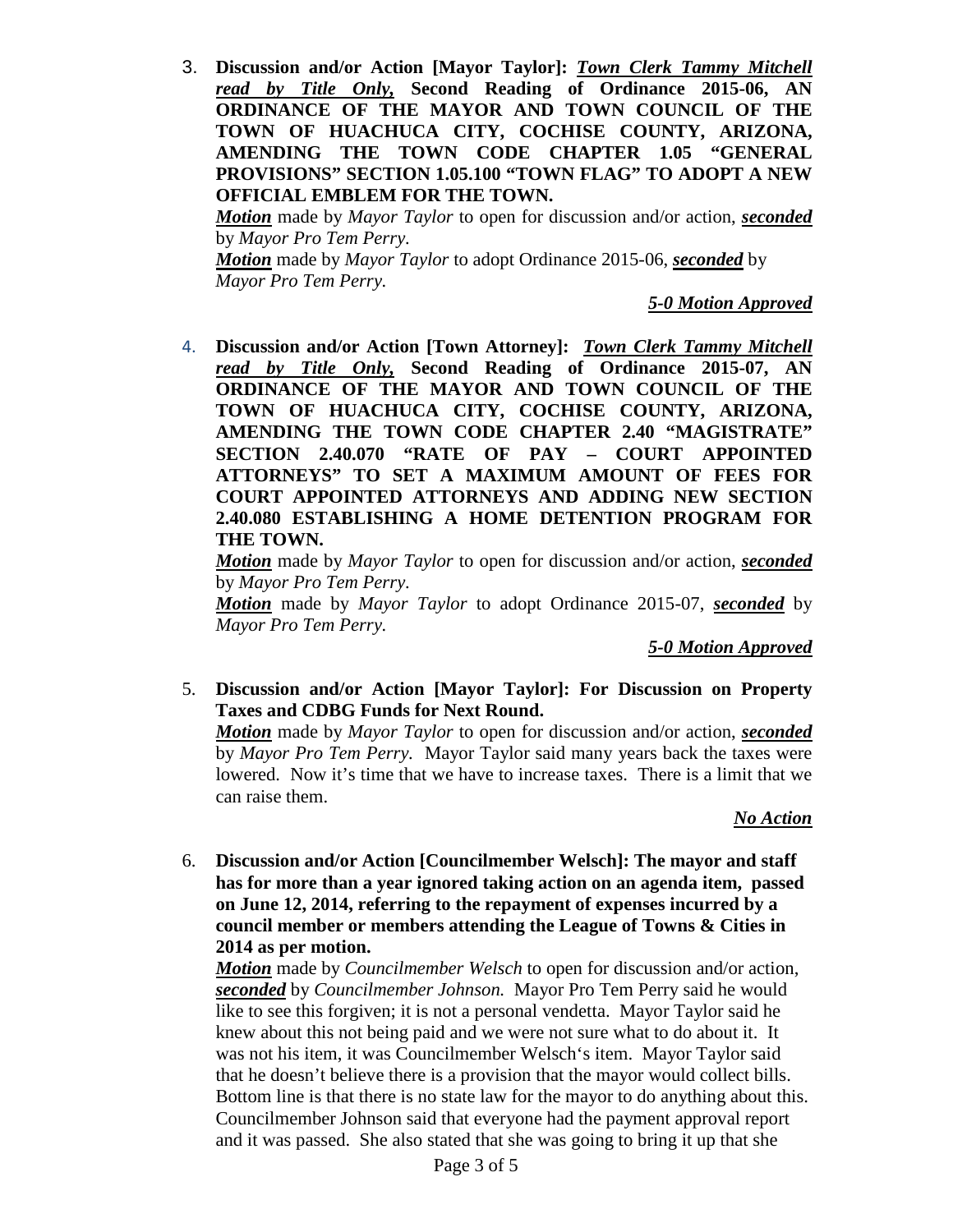really wanted to go last year because she was getting her 10 year plaque. Councilmember Welsch said that he does not see anything else that needs to be done, except for this motion should be taken care of. Councilmember Welsch said that he thinks under a mayor-council form of government that the mayor should oversee every motion. Attorney Benavidez said that the motion was made and at this point he does not think you can forgive it. Councilmember Welsch said that Clerk Mitchell did not feel comfortable telling an elected official to pay this bill. Councilmember Welsch said he would like to see a procedure put in place for if the Clerk does not want to do something that we request she should comes to us.

*No Action*

7. **Discussion and/or Action [Councilmember Welsch]: The need for more /better lighting at the Library now that it is getting darker earlier as requested of staff in the fall of 2014.** *Motion* made by *Councilmember Welsch* to open for discussion and/or action,

*seconded* by *Mayor Pro Tem Perry.* Mayor Pro Tem Perry said that Clerk Mitchell has called the electric company to add more lighting for the library. *No Action*

# H. **Payment Approval Report in the amount of \$82,862.72**

*Motion* made by *Mayor Taylor* to open for discussion and/or action, *seconded* by *Mayor Pro Tem Perry.*

*Motion* made by *Mayor Taylor* to approve the payment report, *seconded* by *Mayor Pro Tem Perry.*

*5-0 Motion Approved*

- I. **Call to the Public: [3 min. limit] ARS38-431-01 Public body may make an open call to the public during a public meeting, subject to reasonable time, place and manner restrictions, to allow individuals to address the public body on any issue within the jurisdiction of the public body. At the conclusion of an open call to the public, individual members of the public body may respond to criticism made by those who have addressed the public body, may ask staff to review a matter or may ask that a matter be put on a future agenda. However, members of the public body shall not discuss or take legal action on matters raised during an open call to the public unless the matters are properly noticed for discussion and legal action.**
	- 1. Jim Goad; 2141 N Buchanan: Street Cleanup on SR 90.
	- 2. Christopher Vedvick; 1916 Mohave Pass: Purple Heart Town/City would like Huachuca City be a Purple Heart Town.

# J. **Discussion and/or Action [Town Clerk]: Items to be placed on the next agenda** *None*

### K. **Adjournment (8:00 PM)** *Motion* made by *Mayor Taylor* to adjourn, seconded by *Mayor Pro Tem Perry 5-0 Motion Approved*

Approved by Mayor Taylor on November 12, 2015